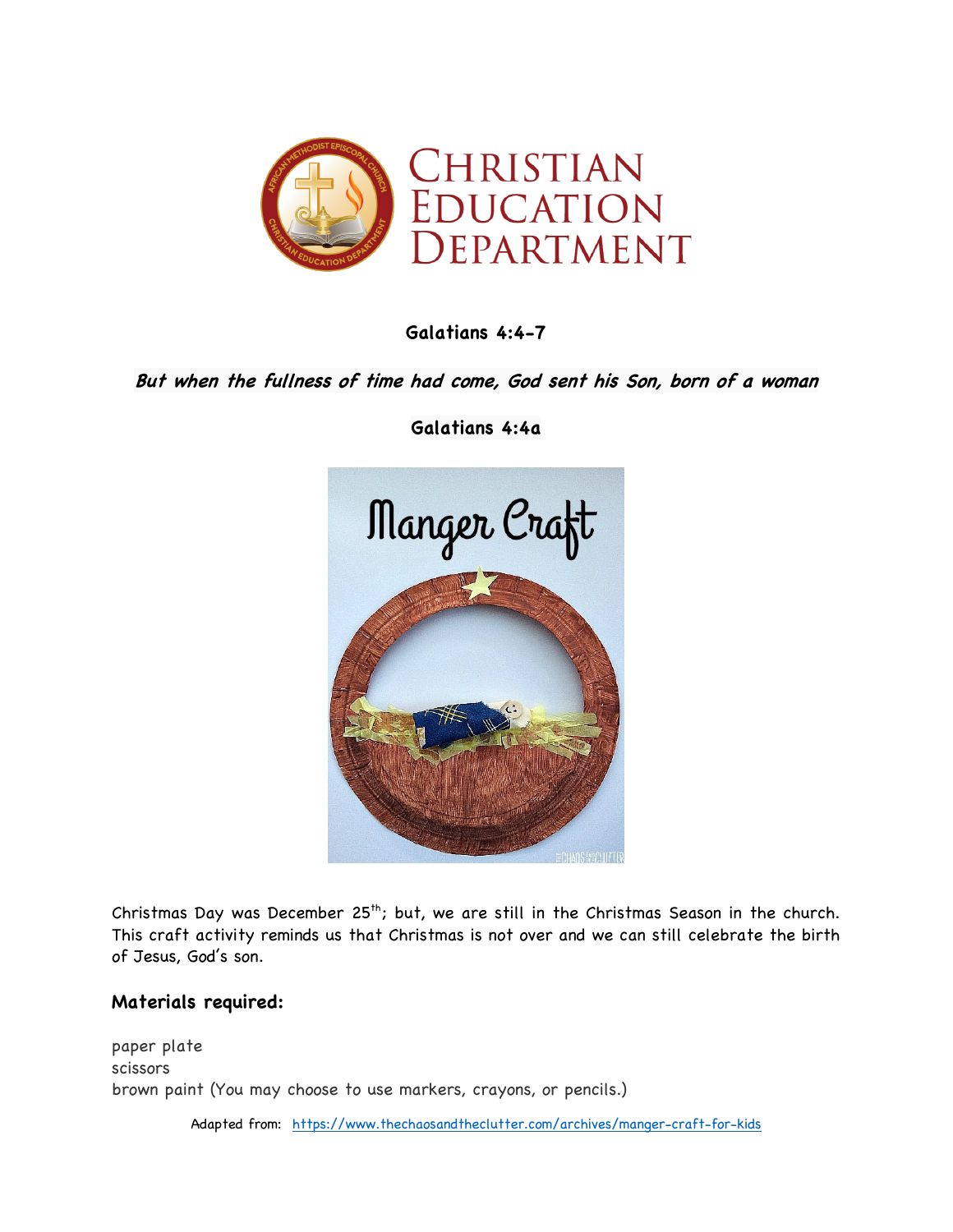paintbrush yellow tissue paper glue fabric scraps mini popsicle sticks permanent marker yellow paper or card stock

## (Substitutions may be necessary.)



The first step is to cut out half of the top of the paper plate, leaving the top ring intact (see picture to the left). This is the step that younger children may need help with. If doing this craft with preschoolers, you can prepare the paper plates ahead of time.

Paint the paper plate with brown paint and allow the paint to dry. This is another step that may need to be done ahead of time depending on the amount of time you have to complete the activity. If paint is not available or too complicated, crayons, pencils, markers can be used to color.